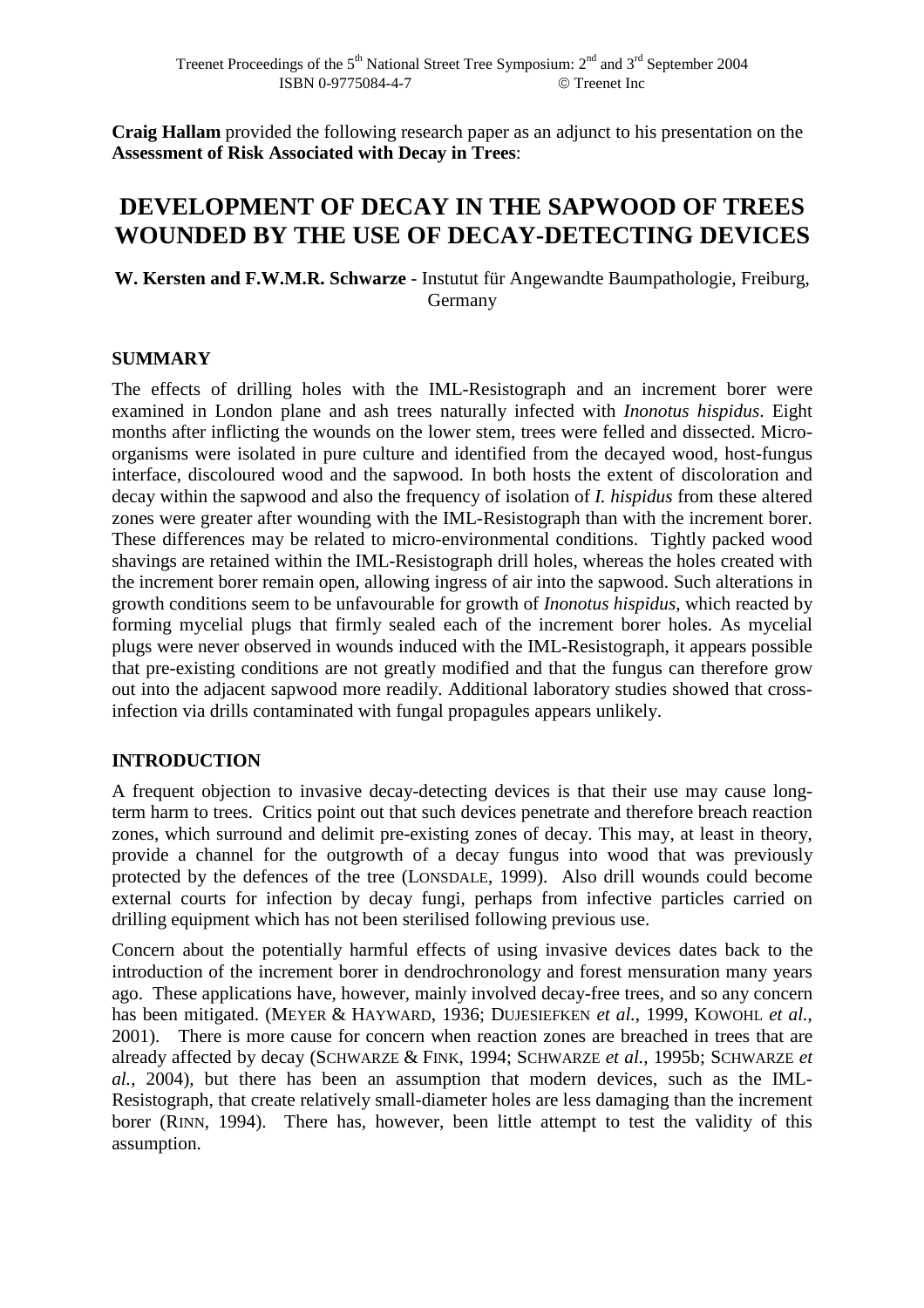When comparing the effects of inflicting wounds with different diagnostic devices, not only the size but also other features of the wounds should be considered. For example, the IML-Resistograph creates a hole that is both relatively narrow and is also packed with wood shavings. The conditions within such a hole, particularly with regard to aeration and moisture, are likely to influence colonisation by fungi and bacteria. There has been hardly any attempt to isolate and identify the full range of fungi colonising wounds that penetrate pre-existing decay columns, but data from such studies would help to elucidate the origins of fungal colonisation; i.e. (a) from pre-existing columns of decay, (b) from the external environment or (c) via contaminated drilling equipment.

Data from laboratory tests under controlled conditions can assist in the interpretation of findings obtained from naturally infected trees. This approach was therefore adopted in the present study of alterations associated with wounds inflicted through the use of different diagnostic devices. Thus, the study includes both macroscopic and microscopic evaluation of alterations within the wound area, together with fungal identification (KERSTEN, 2001). On this basis, we address here the following issues: (1) the extent to which the different types of wounding can promote the development of pre-existing decay or its extension into previously healthy sapwood; (2) whether the different wound types can serve as infection courts for wood-decay fungi and (3) whether wood-decay fungi can become established due to transfer via contaminated devices.

# **MATERIAL AND METHODS**

## **Experiment No. 1:**

In the initial phase of the investigation, wounds were inflicted on three living trees, each of ash and plane, using both the above-mentioned diagnostic devices: an IML-Resistograph M 300 (IML GmbH, Wiesloch, Germany) and an increment borer (Suunto Oy, Vantaa, Finland). These trees were selected as having been naturally colonised by the decay fungus *Inonotus hispidus* (Bull.: Fr.) Karst. and thus containing reaction zones within their sapwood. This host-fungus combination had previously been described in detail (SCHWARZE *et al.*, 1995a; SCHWARZE & FINK, 1997, SCHWARZE & BAUM, 2000) and therefore formed an ideal basis for further study. In August 1998 multiple wounds, consisting of radial drill holes or boreholes, were inflicted on the trees using the two devices. The holes were initiated on the side of the stem opposite axially orientated bark necroses associated with the fungal infection.

On each tree, wounds of both types were created at two different heights, approx. 0.6 to 1.0 m apart. This axial distance was provided so as to avoid the coalescence of any resulting columns of discoloration within the sapwood. For the same reason, the wounds at each height were spaced tangentially, taking account of the diameters of the holes created by the two devices (3 mm in the case of the IML-Resistograph and more in the case of the increment borer, which removes a core of 5 mm diameter and has a cutting head of approx. 9 mm diameter). Compression of the wood may occur across an even greater diameter. Successive drillings were made without sterilising the diagnostic devices, so as to represent normal practice in the use of these devices. In total, 20 drillings were made on the test trees, of which 14 were on ash.

Two trees of each species were felled after approx. eight months, while one of each species was retained for long-term study. After the positions of the drill holes had been established, the trees were dissected so as to measure all the zones of associated discoloration. For the isolation of fungi from these zones, wood chips were extracted with forceps in the open air and also under sterile conditions. The wood chips were extracted from points within four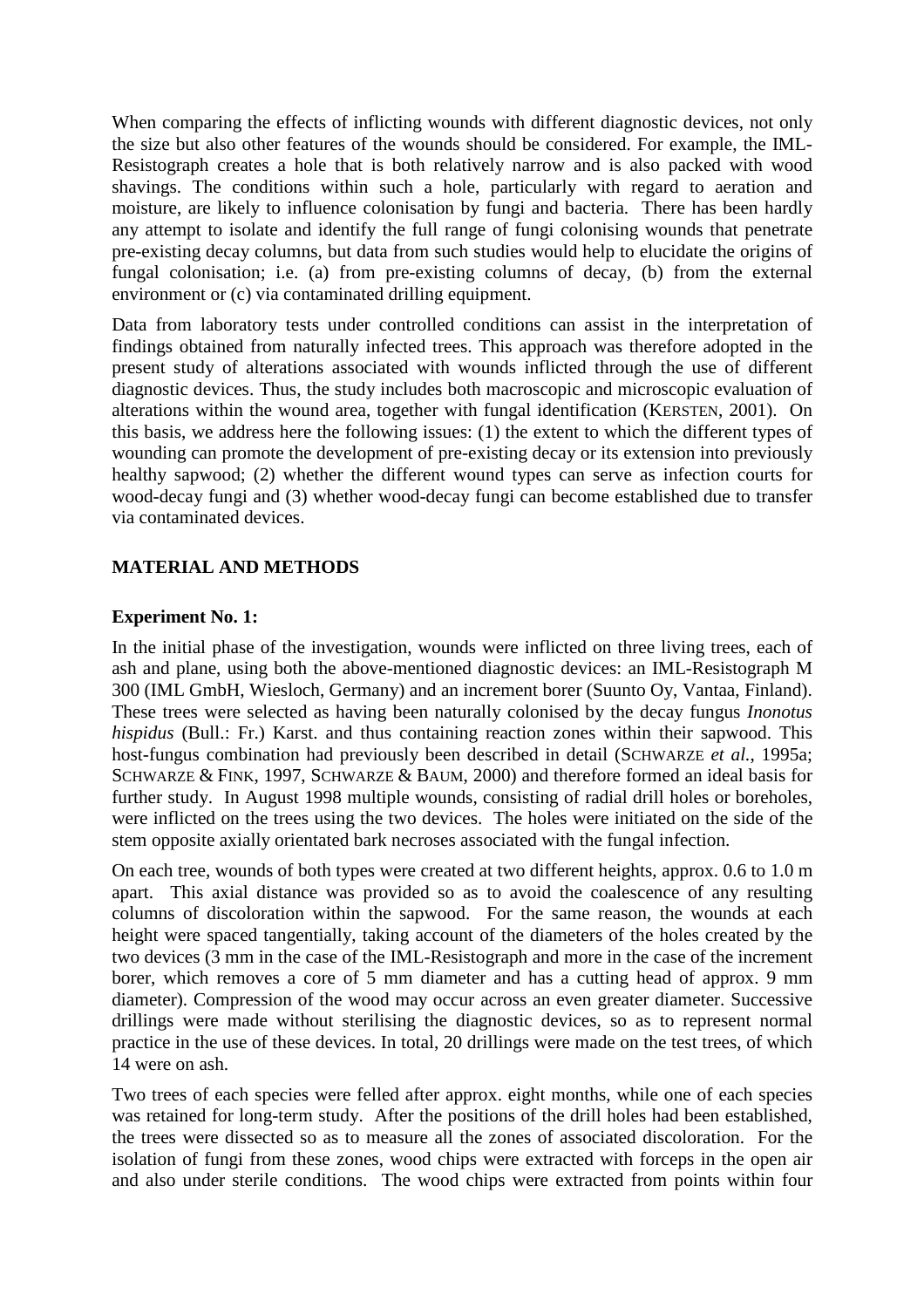designated zones along the length of each drill hole (Fig. 1). Ten chips were extracted from each of the four zones, amounting to 40 chips from each hole and approx. 800 in total.

The wood chips were transferred to Petri plates consisting of 2% malt extract agar for the isolation of deuteromycetes, or with the addition of 0.2% thiabendazole for the selective isolation of basidiomycetes. The Petri dishes were sealed with Parafilm, labelled and then kept in the dark at  $25\,\text{C}$ . After eight weeks, all basidiomycetes were transferred to pure culture on malt extract agar for identification using morphological characters and enzyme tests (Fig. 2) (STALPERS, 1978). Deuteromyctes and ascomycetes were identified using the key of BARNETT & HUNTER (1988).

# **Experiment No. 2**

An IML-Resistograph and an increment borer were each used to create two series of holes (30 replicates in each series) in the stems of four trees, giving a total of 120 holes. The trees, as shown below, were selected as having been naturally colonised by decay fungi; either *I. hispidus* or *Fomes fomentarius* (L.:Fr.):Fr.

## IML-Resistograph:

Series 1: *Inonotus hispidus* on *Fraxinus excelsior* (ash) Series 2. *Fomes fomentarius* on *Fagus sylvatica* L. (beech)

## Increment borer

Series 1: *Inonotus hispidus* on *Malus* sp. (apple) Series 2: *Fomes fomentarius* on *Fagus sylvatica*

All holes were drilled deeply enough to ensure that the IML-Resistograph probe or the auger of the increment borer penetrated the zone of decay. After each drilling, the needle probe of the IML-Resistograph was inserted into a growth medium and rotated so as to transfer any adhering particles of potentially infective material from the apical 7 cm (approx.) of the probe. In the case of the increment borer, the tip of the auger was inserted vertically into the medium to a depth of approx. 1 cm, so as to transfer particles from its inner surface. Subsequently, the external thread of the auger was rotated while in horizontal contact with the surface of the growth medium, so that any particles were transferred from a length of approx 7 cm, as with the IML-Resistograph probe. A selective growth medium was used exclusively as the substrate in this study, so as to guard against contamination. The cultivation and identification of pure cultures was done as described above.

# **RESULTS**

#### **Discoloration of the sapwood**

Discoloration (Figs. 3 -5) developed within the wood in every case within the eight-month period following the infliction of wounds with the diagnostic devices. As found in other studies, (MEYER & HAYWARD 1936; BODDY & RAYNER, 1983) the extent of discoloration was in most instances greater above the wound than below; this can be explained by the upward withdrawal of water columns under transpirational tension.

The extent of the discoloration differed considerably between treatment-combinations. In the case of the increment borer holes, the length of the discoloured zones was approx. one third greater in ash than in plane. There was no significant difference between the tree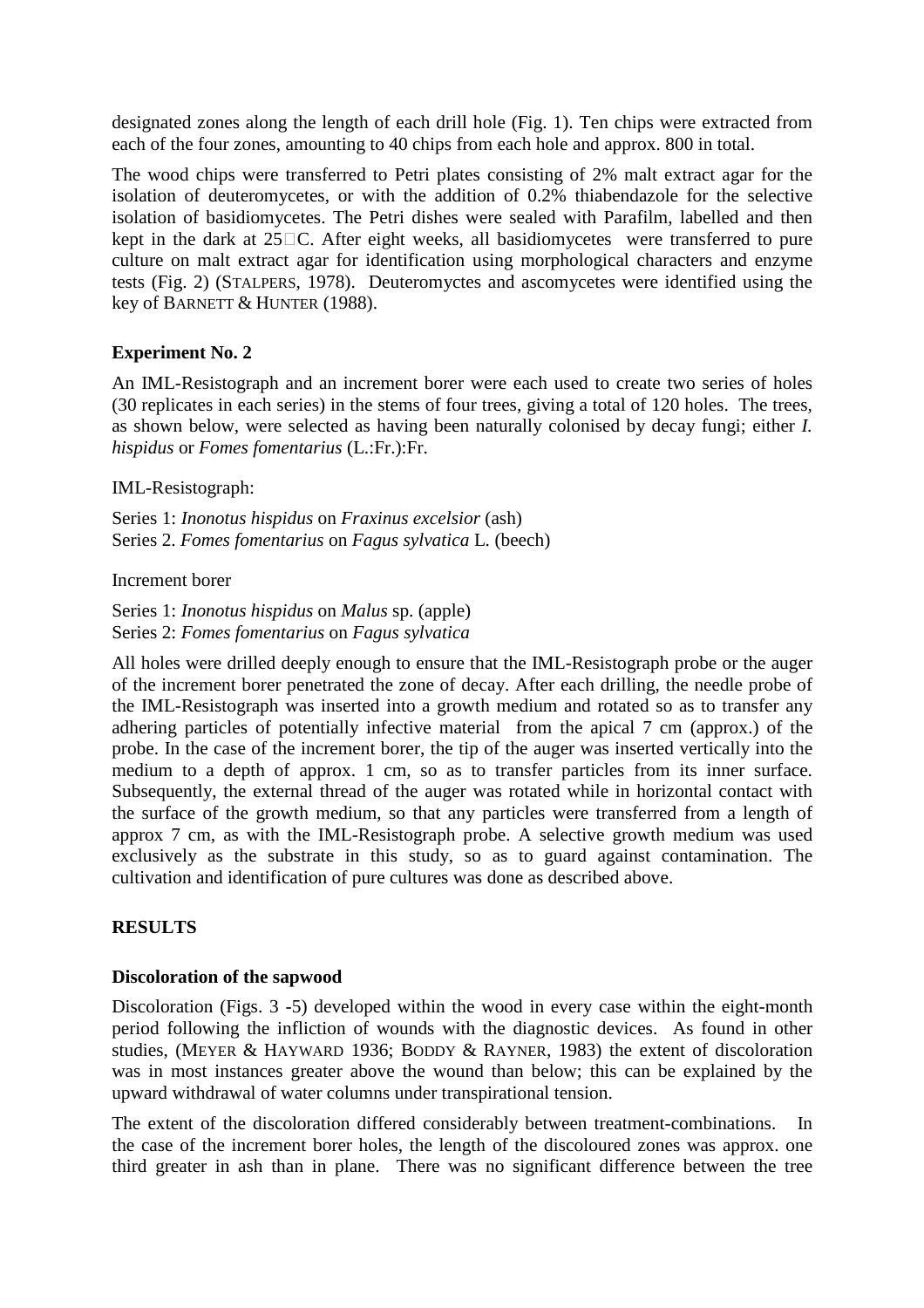species in the case of IML-Resistograph holes. In both species, the holes created with the IML-Resistograph gave rise to longer zones of discoloration than those created with the increment borer (Figs. 6-7). An explanation for this should be considered in the context that oxidative changes following the ingress of air into wounded tissue are the main initial cause of discoloration, rather than colonisation by micro organisms (SHIGO, 1967; BODDY & RAYNER, 1983). It is possible, on this basis, that the use of the IML-Resistograph induced more discoloration because it generated a higher temperature during drilling. It is, however, necessary not to exclude the possibility that the observed differences might have been associated with microbial colonisation.

In order to gain some idea of the relationship between alterations of the wood and the presence and spread of fungi, it was necessary to analyse the fungal isolation data by separately recording the fungi found within different zones along the length of the drill hole (Fig. 1). These were (a) the decayed wood, (b) discoloured sapwood, (c) sound sapwood and (d) the reaction zone. From these four selected zones, 27 different fungal species were isolated and identified.

## **Drill wounds as avenues for fungal infection and development**

Of the two kinds of wound, the open and larger increment borer holes obviously provided a better avenue for colonisation by fungi with airborne spores. This was evident from comparing the isolation of deuteromycetes from the discoloured sapwood around the two types of hole; this showed a higher frequency in the case of the increment borer holes (Fig. 8). These fungi included various members of genera such as *Trichoderma*, *Fusarium*, *Alternaria*, *Botrytis* etc. (Fig. 8), which commonly occur saprotrophytically in wood or in soil (BARNETT & HUNTER, 1998). Deuteromycetes include many moulds, whose spores are ubiquitously present in the air and which can colonise a wide range of substrates. Since wood decay in living trees is almost exclusively caused by basidiomycetes, the deuteromycetes were treated as a functional group for the data analysis, rather than as individual species.

The mycelia that develop from the germinated spores of deuteromycete fungi often grow very rapidly under favourable conditions by degrading readily available carbohydrates. Since they generally lack the ability to degrade woody cell walls, they do not, however, usually cause any significant loss of mechanical properties in wood. In this context it was interesting to observe that many such fungi were isolated from wood damaged by using the increment borer, whereas the same wood showed little evidence of outgrowth by *I. hispidus*. It is possible that some of the colonising deuteromycetes, such as *Trichoderma* spp., may have suppressed the growth of wood decay fungi through antagonism (SMITH *et al.*, 1981).

In one of the plane trees, the decay fungus *Pseudotrametes gibbosa* (Pers.: Fr.) Fr. was detected in nearly 28 % of samples taken from the reaction zone near the wounds made with the IML-Resistograph (Fig. 9). A possible explanation for this is that the fungus was already locally present in the tree, perhaps having entered via old wounds. *Trametes gibbosa* is found mainly as a saprotroph in beech stumps, but is occasionally also found on the stems of living trees (KREISEL, 1961). *Polyporus squamosus* (Huds.) Fr. was detected within five of ten increment borer holes, but within only one of eight IML-Resistograph drill holes. Long-term studies would be needed to show whether this fungus, which is classified as a wound parasite (GRAFF, 1936), might also have a long-term colonising strategy. It seems possible that it might have an endophytic phase, as it was, surprisingly, isolated also from the healthy sapwood of the ash; proof of this would require incubation of the wood under controlled conditions (CHAPELA, 1989). *Aurantioporus fissilis* (Berg & Curt.) Jahn was another basidiomycete detected in the discoloured ash sapwood.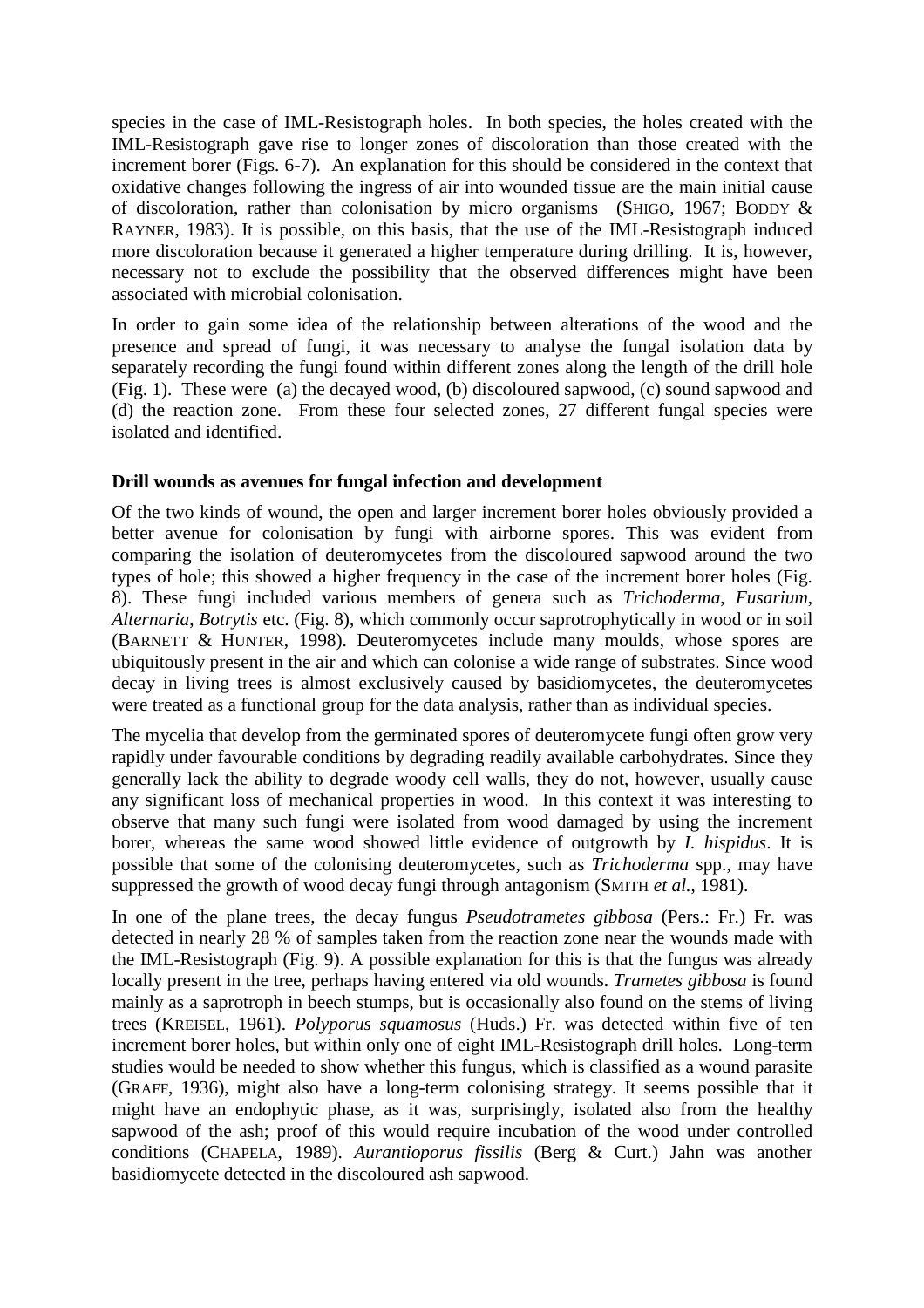#### **Fungal outgrowth from decay columns via drilling wounds**

As expected, *I. hispidus* was found in a high proportion of samples taken from the decay columns and from the associated reaction zones and transition zones adjacent to the sapwood (Figs. 9 -10). This fungus was also isolated from the discoloured zones where the wounds traversed the sapwood, clearly indicating that it was able to grow out from the decay columns into the injured sapwood. The frequency of isolation from these discoloured zones was considerably higher in ash than in plane and, in both tree species, it was also higher in the IML-Resistograph drill holes than in the increment borer holes. The percentage isolation values for the IML-Resistograph drill holes and the increment borer holes in ash were respectively as follows: 71% and 25%, while the corresponding values in plane were only 6% and 2%. In two of the increment borer holes, the fungus was not isolated from the discoloured sapwood at all, and there was only an extremely slight development of the fungus in a further two such increment borer holes. It was therefore clear that the IML-Resistograph drill holes provided better conditions for the outgrowth of the fungus from pre-existing decay columns than the increment borer holes.

A further surprising difference was the formation of mycelial plugs by *I. hispidus* within increment borer holes, as shown in the example in Fig. 5, but not in the IML-Resistograph drill holes. The outer end of each plug developed more or less exactly at the outer edge of the pre-existing domain occupied by the fungus. Plug formation by an already established fungal colony may confer advantages in the maintenance of the existing micro-environment, as it will clearly limit gas exchange and drying, and also in protecting against entry by microbial competitors. It is remarkable that these plugs developed only in the increment borer holes, especially considering that such a hole might be expected to provide a decay fungus with an easy avenue for radial outgrowth from its established domain. On the other hand, the change in micro-environmental conditions created by the hole may be so great as to stimulate a homeostatic response by the fungus. In this context, the increment borer hole (Fig. 5) is a more open channel, which must have a stronger influence on the wood micro-environment than the IML-Resistograph channel which is not only narrower but also blocked with shavings (Fig. 11). Within the heart- or ripewood of trees wood decay fungi such as *Inonotus hispidus* grow under very low oxygen and very high carbon dioxide conditions. Studies by JENSEN (1969) show that in decayed heartwood of oak, oxygen concentrations of approx. 2% exist, whereas carbon dioxide concentrations of >20 % prevail. Wood decay fungi appear to have adapted to these high carbon dioxide conditions (BODDY & RAYNER, 1983) and any alterations in the prevailing conditions may have an adverse effect on their growth and development. This may explain why the increment borer hole promotes the development of a mycelial plug, which limits the radial outgrowth of the fungus, whereas the IML-Resistograph drill hole allows the fungus to grow out radially without stimulating plug formation.

#### **Cross infection of decay fungi via contaminated drilling instruments**

The results indicate that the fear of transferring fungal propagules from one tree to another is unfounded. No evidence was found for transfer of the decay fungi *I. hispidus* or *F. fomentarius* via any of the 120 drillings made in the present study. There was, however, quite a high frequency of other fungi, mainly deuteromycetes, isolated from the surface of the increment borer after its use in trees containing decay columns. The corresponding frequency of isolation was much lower in the case of the IML-Resistograph probe, perhaps because its penetration led to stronger heating and perhaps also because it provided less surface area for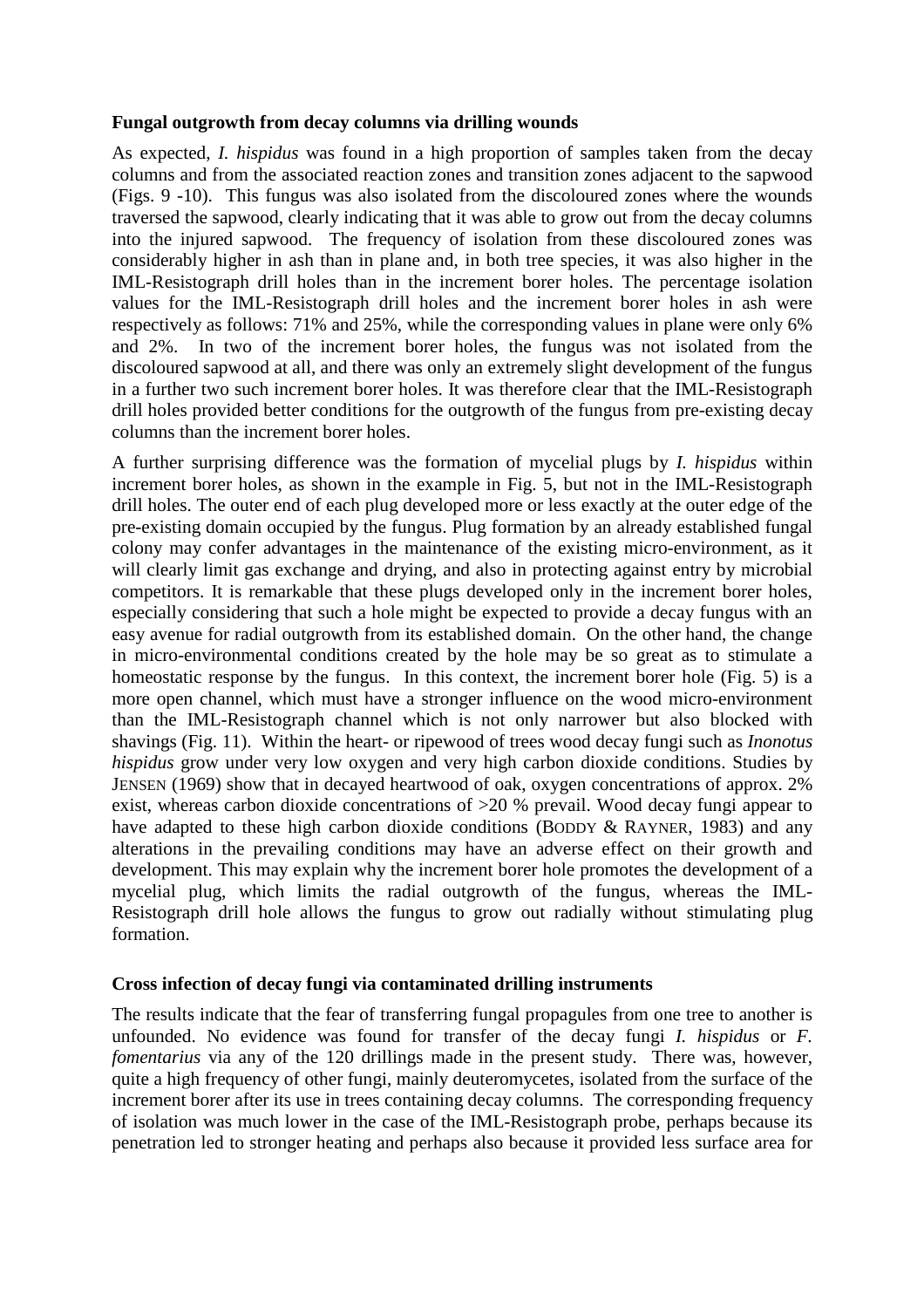the adhesion of microbial propagules than the thread of the increment borer. It seems unlikely that wood-decay fungi would be transferred in this way.

# **CONCLUSIONS**

When interpreting any of the above results, it is important to consider that only two of many possible host-fungus combinations were examined here. Although some additional results were obtained in a short-term pilot study, this did not include enough replication for statistical analysis. Despite these limitations, the results can begin to replace a great deal of vague assumptions and hypotheses with facts, which help to provide a firm foundation for further, long-term investigations, now under way. Moreover, the light-microscope data strongly support the results of other studies (KERSTEN, 2001; SCHWARZE & BAUM, 2000, SCHWARZE & FERNER, 2003).

From a practical standpoint, the results should not be taken to mean that the above diagnostic devices should not be used; rather they demonstrate the need to consider carefully when their use is really necessary and when they may need to be used with particular care and responsibility, taking account of any available information about the particular host-fungus combination. In this context, the compartmentalising ability of the tree and the aggressiveness of the fungus (determined by inoculum potential and colonisation strategy) are of crucial importance (Schwarze et al., 2004). Not only do these factors determine the dynamics of decay within the tree, they will also interact with a third important component, i.e. the breaching of reaction zones by the use of drilling equipment. It must be acknowledged that a small breach of a reaction zone, as caused for example by the use of the IML-Resistograph, may lead to a correspondingly minor amount of wood discoloration and of fungal outgrowth. On the other hand, there is a need to take account not only of the size of a particular type of wound as a potential avenue for fungal outgrowth but also of its microenvironmental effects on the established fungus. These may be crucial in influencing any potential spread of decay and its compartmentalisation in the long term.

In the case of the *I. hispidus* and ash, the combination of an aggressive fungus and a host tree with a weak compartmentalising ability may contra-indicate the use of any invasive diagnostic device from the standpoint of legal liability for risks to people and property.

Finally, it must be emphasised that any risks of harming trees by the use of invasive diagnostic methods are far less serious than the harm that is caused by the kinds of injury that typically allow the development of fungal decay; e.g. the severance of major branches and roots. If, through properly planned management, such injuries could be avoided, many of the decay-related problems that require detailed investigation would not occur in the first place.

#### **Acknowledgements**

We would like to thank the following persons for their helpful co-operation: Mr. P. Molzahn, staff member of the Amt für Grünflächen, Landwirtschaft und Forsten, der hessische Landeshauptstadt Wiesbaden for providing the test trees; Herrn Dipl. Forstwirt M. Bauer, of MB Baumdienste GmbH for providing labour and machinery for felling and sampling the test trees; Mr. Erich Hunger (IML) for his assurance of interest in the studies and for supplying the IML-Resistograph M 300. The authors also wish to thank Dr. D. Lonsdale for comments on the manuscript.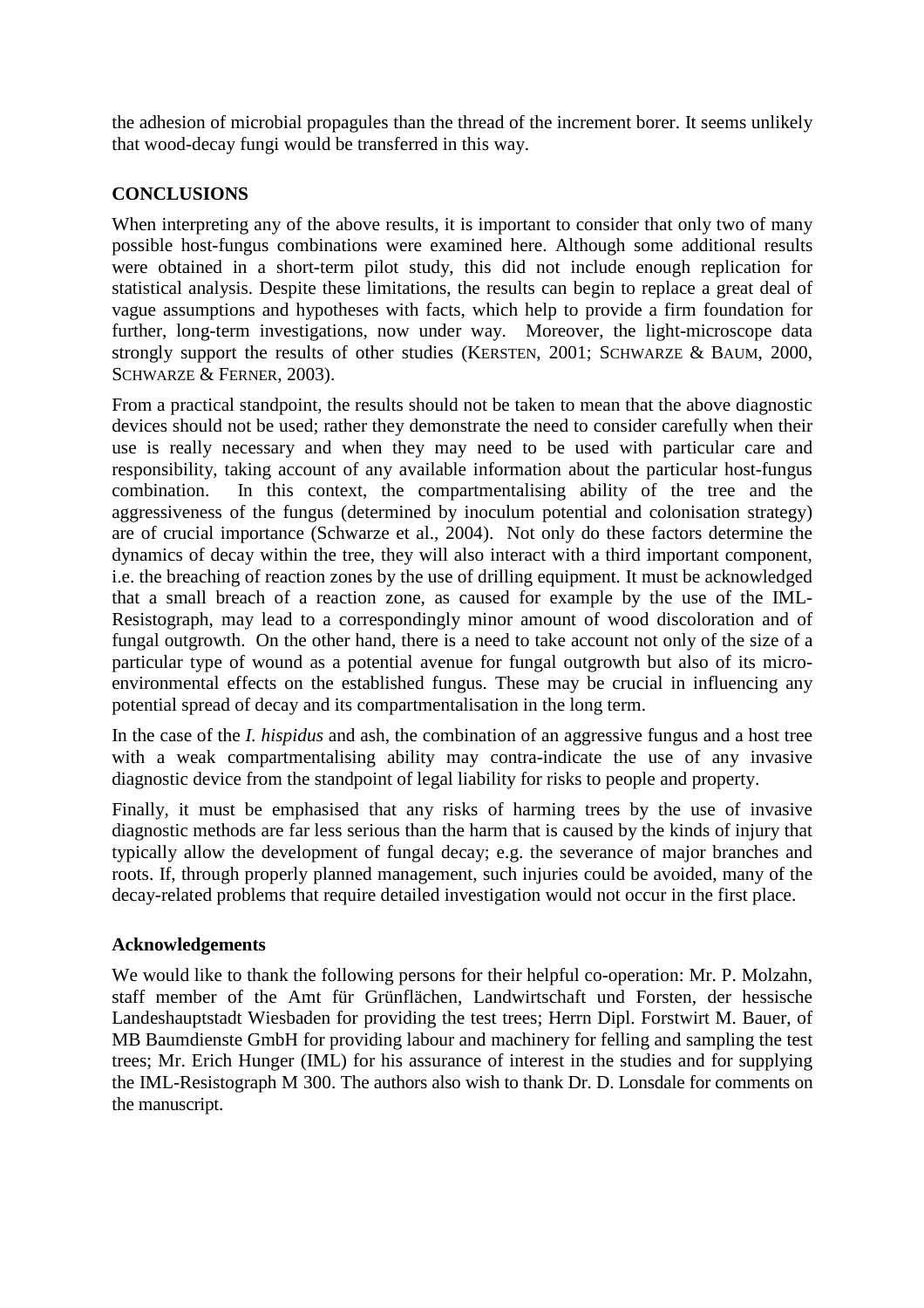## **REFERENCES**

BODDY, L. & RAYNER, A.D.M. (1983). Origins of decay in living deciduous trees: the role of moisture content and a re-appraisal of the expanded concept of tree decay. *New Phytol*. **94**: 623–641.

BARNETT, H.L. & HUNTER, B.B. (1988). *Genera of imperfect fungi*. 4<sup>th</sup> ed. The American Pathological Society, St Paul Minnesota, USA, 218pp.

CHAPELA, I. (1989). Fungi in healthy stems and branches of American beech and aspen: a comparative study. *New Phytol*. **113**: 65-75.

DUJESIEFKEN, D., RHAESA, A., ECKSTEIN, D. & STOBBE, H. (1999). Tree wound reactions of differently treated boreholes. *J. Arboriculture* **25**: 113-123.

GRAFF, P.W. (1936). North American polypores – I. *Polyporus squamosus* and its varieties. *Mycologia* **28**: 154-170.

JENSEN, K.F. (1969). Oxygen and carbon dioxide concentrations in sound and decaying Red Oak trees. *For. Sci*. **15**: 246-251.

KERSTEN, W. (2001). Infektionsgefahr durch den Einsatz invasiver Diagnosegeräte am lebenden Baum. In: Wohlers, A. & Dujesiefken, D. Eds. Jahrbuch der Baumpflege. Thalacker, Braunschweig, 195-202.

KREISEL, H. (1961). *Die phytopathogenen Großpilze Deutschlands*. - Jena.

KOWOHL, T., KEHR, R., WOHLER, A. & DUJESIEFKEN, D. (2001). Wundreaktionen und Pilzbefall im Holzkörper nach IML-Resistograph- und Zuwachsbohrer-Einsatz zur Baumuntersuchung im Bereich von Fäulen. In: Wohlers & Dujesiefken Eds. Jahrbuch der Baumpflege. Thalacker, Braunschweig, 203-211.

LONSDALE, D. (1999). *Principles of tree hazard assessment and management*. Research for Amenity Trees No. 7, The Stationery Office, London, 388 pp.

MEYER, W.H. & HAYWARD, S.B. (1936). Effect of increment boring on Douglas fir. *J. For*. **34**: 867-869.

RAYNER, A.D.M. & BODDY, L. (1988). *Fungal decomposition of wood: its biology and ecology*. Wiley, Chichester.

RINN, F. (1994) Bohrwiderstandsmessungen mit Resistograph-Mikrobohrungen. *AFZ* **49**: 652-654.

SCHWARZE, F.W.M.R. & BAUM, S. (2000). Mechanisms of reaction zone penetration by decay fungi in wood of beech (*Fagus sylvatica*). *New Phytol*.146, 129-140.

SCHWARZE F.W.M.R. & FINK, S. (1994) Ermittlung der Holzzersetzung am lebenden Baum.- Möglichkeiten und Grenzen verschiedener Diagnosemethoden zur Erfassung von Holzzersetzungsmustern. *Neue Landschaft* **39**: 182-193.

SCHWARZE F.W.M.R & FINK S. (1997). Reaction zone penetration and prolonged persistence of xylem rays in London plane wood degraded by the basidiomycete *Inonotus hispidus*. *Mycol. Res*. **101**: 1201-1214.

SCHWARZE, F.W.M.R., ENGELS, J. & MATTHECK, C. (2004). *Fungal strategies of wood decay in trees*. 2nd Ed. Springer, Berlin, Heidelberg.SCHWARZE, F.W.M.R., LONSDALE, D. & FINK, S. (1995a). Soft rot and multiple T-branching by the basidiomycete *Inonotus hispidus* in ash and London plane. *Mycol. Res*. **99**: 813-820.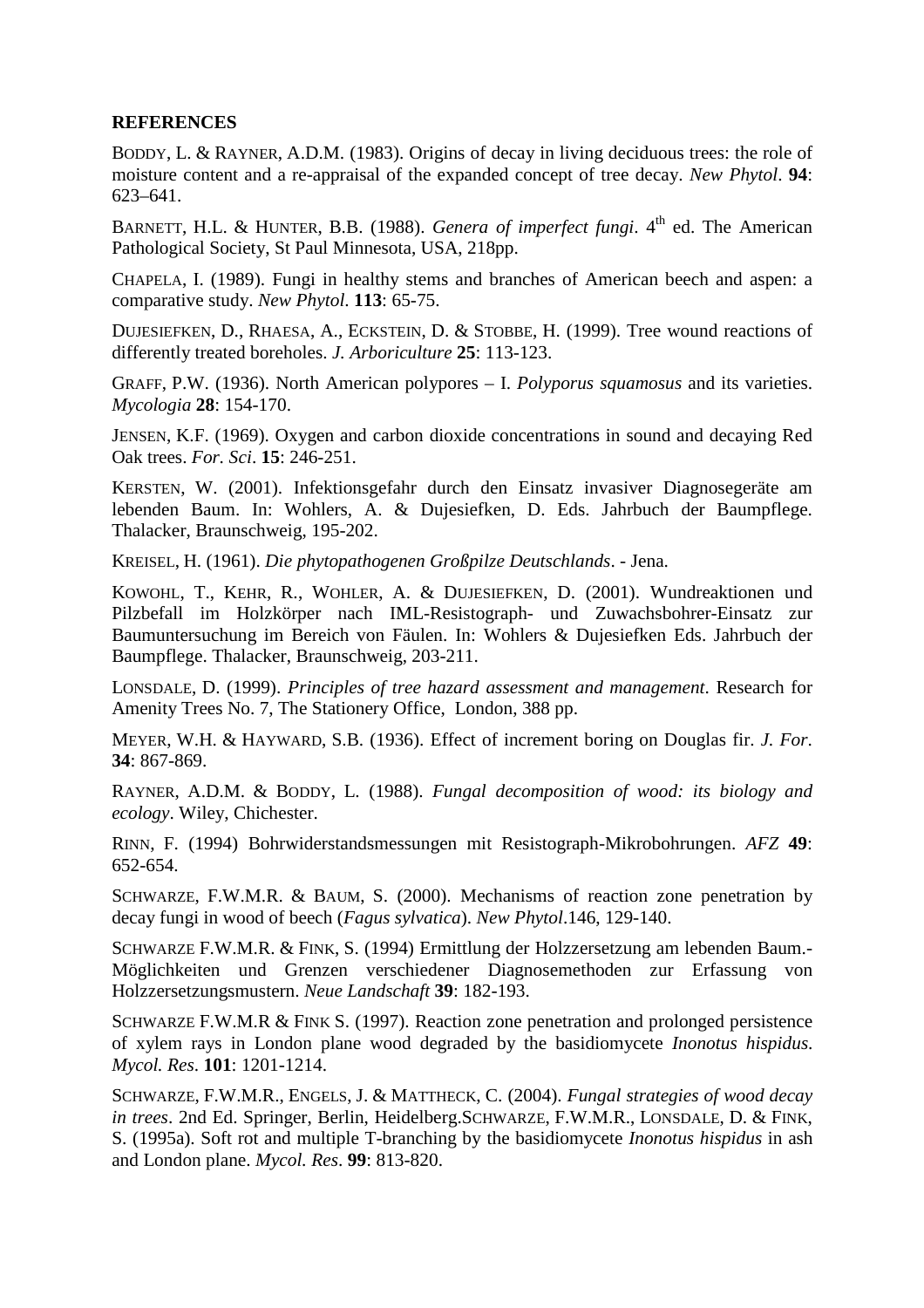SCHWARZE, F.W.M.R., LONSDALE, D. & MATTHECK, C. (1995b). Detectability of wood decay caused by *Ustulina deusta* in comparison with other tree-decay fungi. *Eur. J. For. Path*. **25**: 327-341.

SCHWARZE, F.W.M.R. & FERNER, D. (2003). *Ganoderma* on trees – Differentiation of species and studies of invasiveness. *Arboric. Journal* **27**: 59-77.SHIGO, A.L. (1967). Successions of organisms in discoloration and decay of wood. *Inter. Rev. For. Res*. **2** Academic Press. 65 pp.

SMITH, K.T.R., BLANCHARD, O. & SHORTLE, W.C. (1981). Postulated mechanism of biological control of decay fungi in red maple wounds treated with *Trichoderma harzianum*. *Phytopath*. **71**:496-497.

STALPERS, J.A. (1978). Identification of wood inhabiting Aphyllophorales in pure culture. Centraalbureau voor Schimmelcultures, Baarn, *Studies in Mycology* **16**: 1- 248.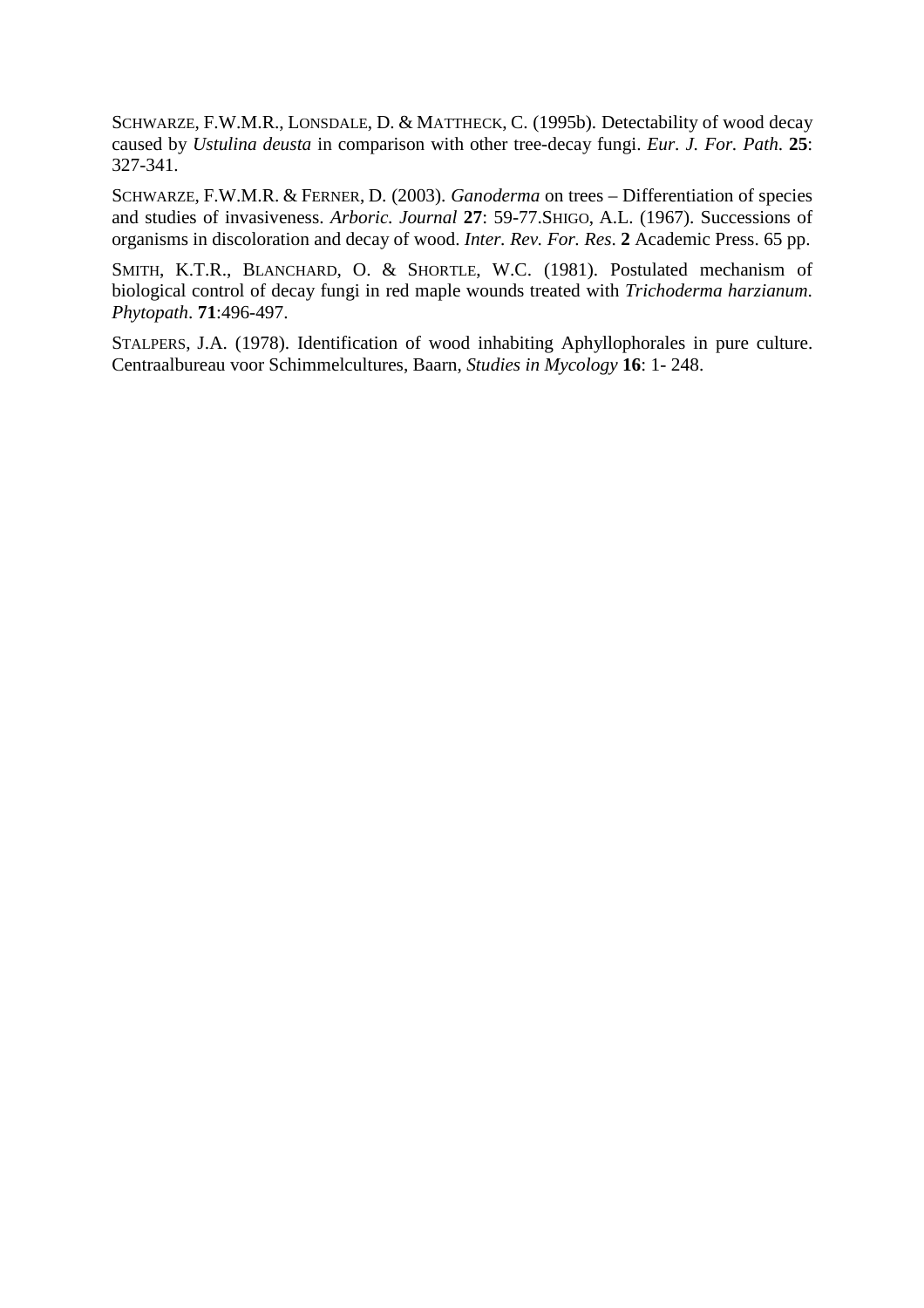# **FIGURE LEGENDS**

**Figure 1**. Schematic diagram showing four areas from which isolations were obtained after wounding trees with the increment borer and the IML-Resistograph. Right (above). Mycelial isolations growing from infected wood samples placed on a selective growth media for basidiomycetes.

**Figure 2.** Reaction of enzymes to reagents and micro-morphological features of a pure culture of a *Polyporus squamosus* isolate. A: Positive reaction to -naphthol, indicating the presence of laccase. B: Positive reaction to naphthol, indicating the presence of laccase. B: Top: Positive reaction to pyrogallol  $\&$  H<sub>2</sub>O<sub>2</sub> indicating the presence of peroxidase. Right: Positive reaction to p-cresol indicating the presence of tyrosinase. Left. No reaction to KOH. C: Staghorn hyphae. D: Oidia.

**Figure 3.** Extensive discoloration in the sapwood of London plane after wounding with the IML-Resistograph. The drilling hole is firmly sealed with wood fragments.  $Sw =$  Sapwood:  $Rz =$  Reaction zone;  $Dw =$  decayed wood.

**Figure 4.** Longitudinal section of Common ash wounded with the increment borer. Note: Discoloration is strongly compartmentalized and restricted to areas in close proximity to the wound.

**Figure 5.** Longitudinal section of Common ash wounded with the increment borer. Note: The hole caused by the extraction of the increment corer is firmly sealed with a mycelial plug (arrow) of *Inonotus hispidus*.

**Figure 6**. Comparison of discoloration caused by the IML-Resistograph (RES) and increment borer (IB) in Common ash.

**Figure 7**. Comparison of discoloration caused by the IML-Resistograph (RES) and increment borer (IB) in London plane.

**Figure 8.** Isolation frequencies of *Inonotus hispidus*, *Polyporus squamosus* and Deuteromycetes in Common ash and London plane after wounding with the IML-Resistograph) and the increment borer.

Figure 9. Isolations of wood-degrading basidiomycetes from London plane after wounding with the increment borer (above) and the IML-Resistograph (below).

**Figure 10.** Isolations of wood-degrading basidiomycetes from Common ash after wounding with the increment borer (above) and the IML-Resistograph (below).

Figure 11. Tangential longitudinal section showing wood shavings within a drilling trace of the IML-Resistograph. Note the presence of cell fragments closely sealing the hole.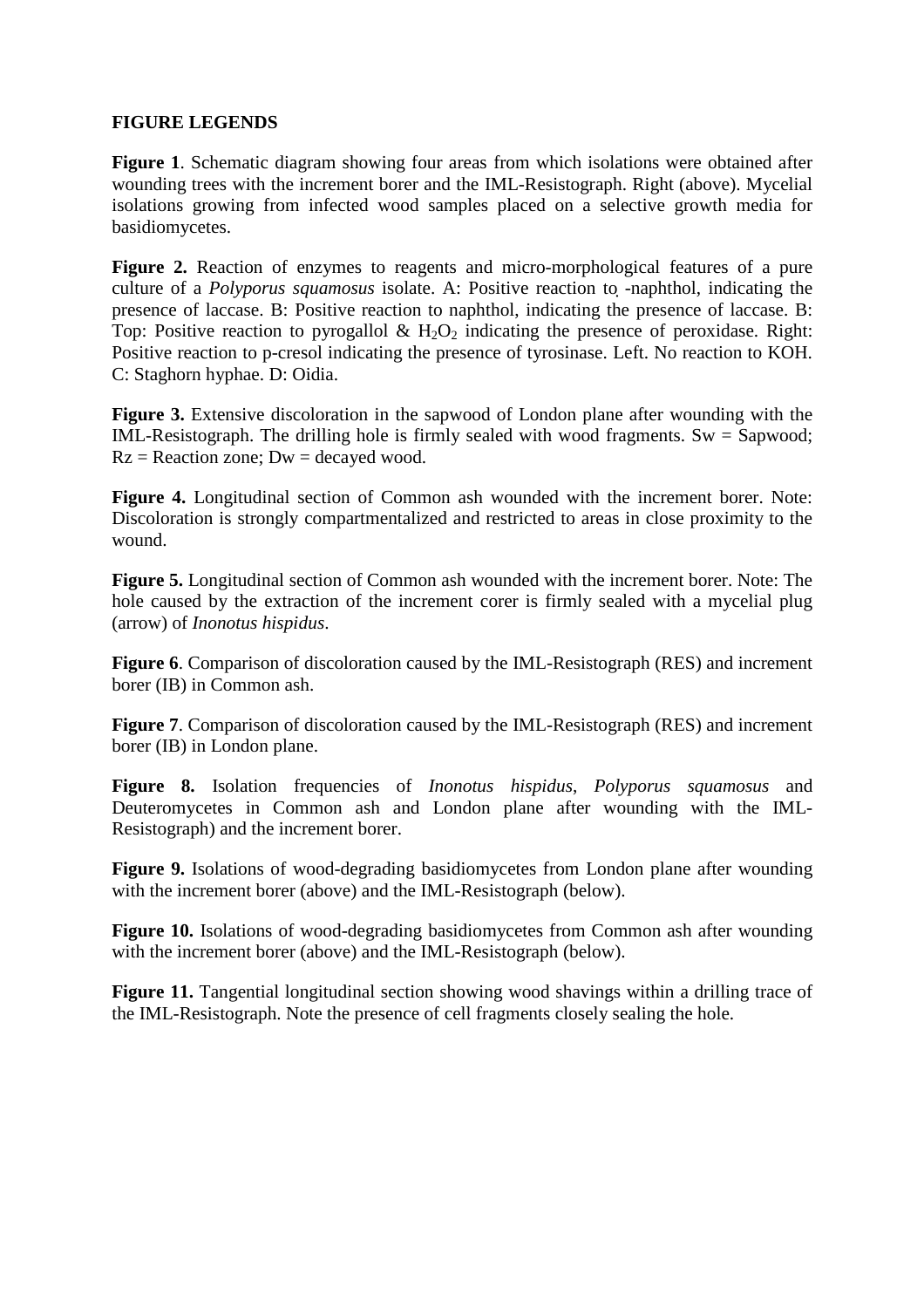

Figure 1. Schematic diagram showing four areas from which isolations were obtained after wounding trees with the increment borer and the IML-Resistograph. Right (above). Mycelial isolations growing from infected wood samples placed on a selective growth media for basidiomycetes.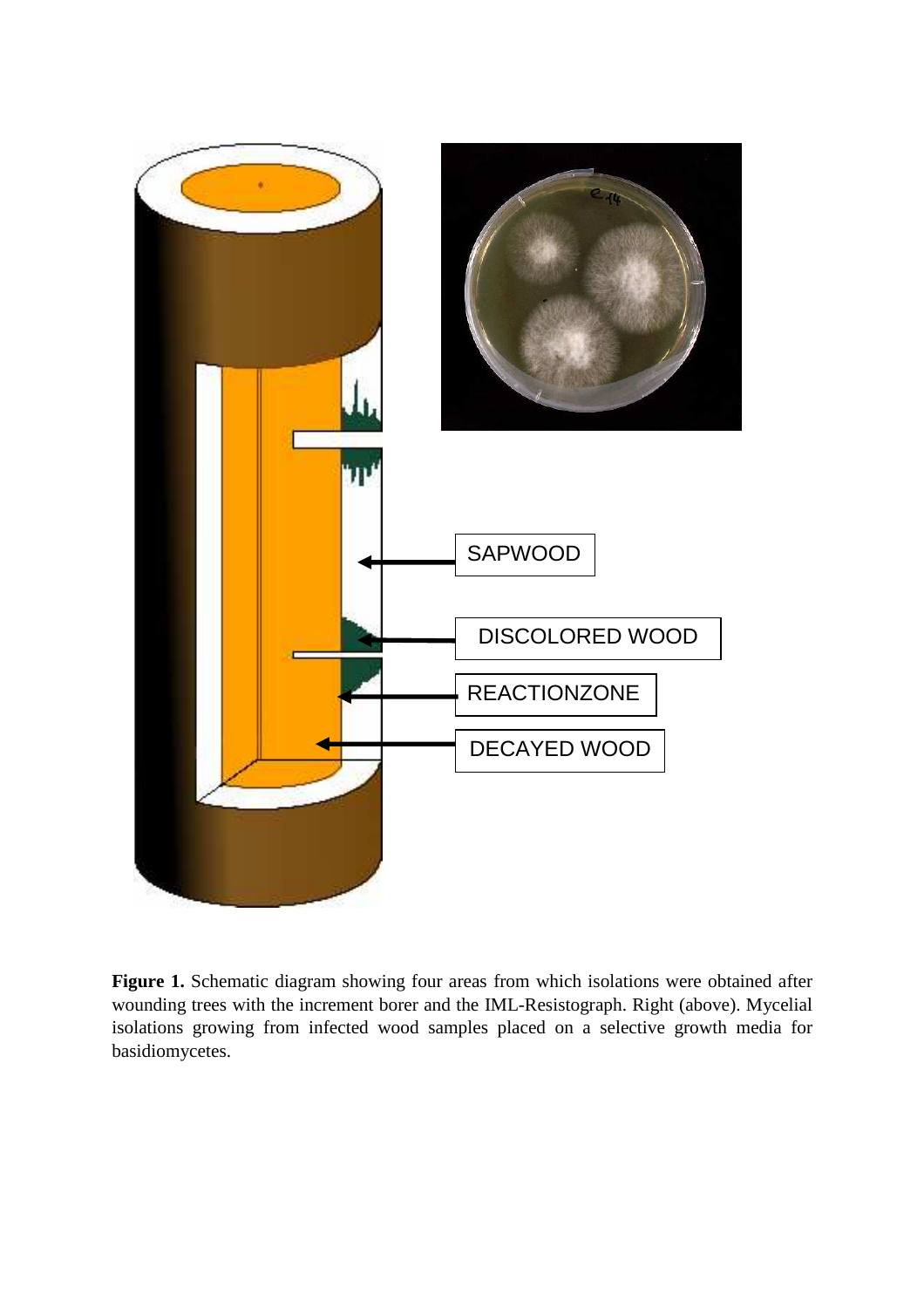

**Figure 2.** Reaction of enzymes to reagents and micro-morphological features of a pure culture of a *Polyporus squamosus* isolate. A: Positive reaction to -naphthol, indicating the presence of laccase. B: Positive reaction to naphthol, indicating the presence of laccase. B: Top: Positive reaction to pyrogallol  $\&$  H<sub>2</sub>O<sub>2</sub> indicating the presence of peroxidase. Right: Positive reaction to p-cresol indicating the presence of tyrosinase. Left. No reaction to KOH. C: Staghorn hyphae. D: Oidia.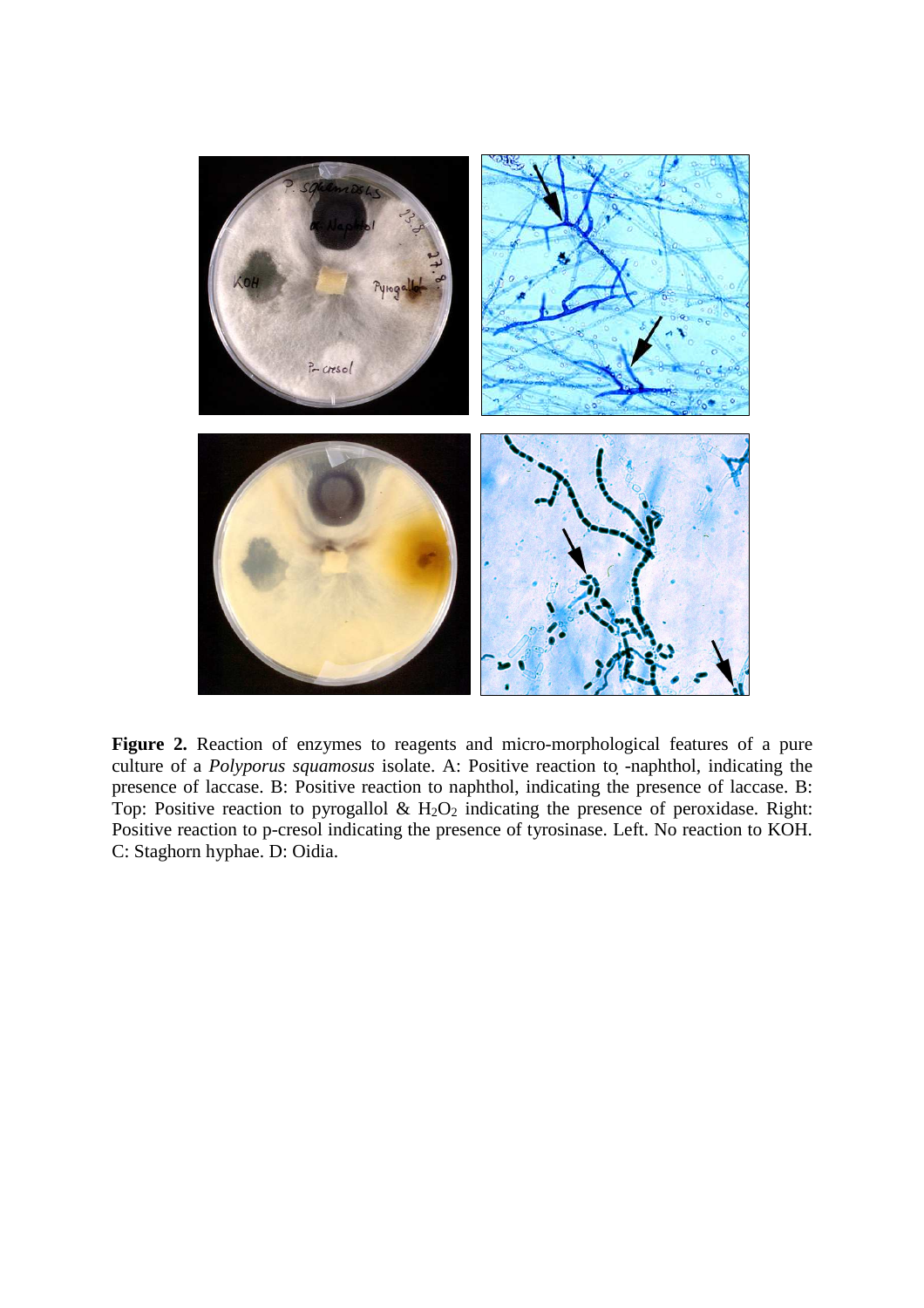

**Figure 3.** Extensive discoloration in the sapwood of London plane after wounding with the IML-Resistograph. The drilling hole is firmly sealed with wood fragments. Sw = Sapwood;  $Rz =$  Reaction zone;  $Dw =$  decayed wood.



**Figure 4.** Longitudinal section of Common ash wounded with the increment borer. Note: Discoloration is strongly compartmentalized and restricted to areas in close proximity to the wound.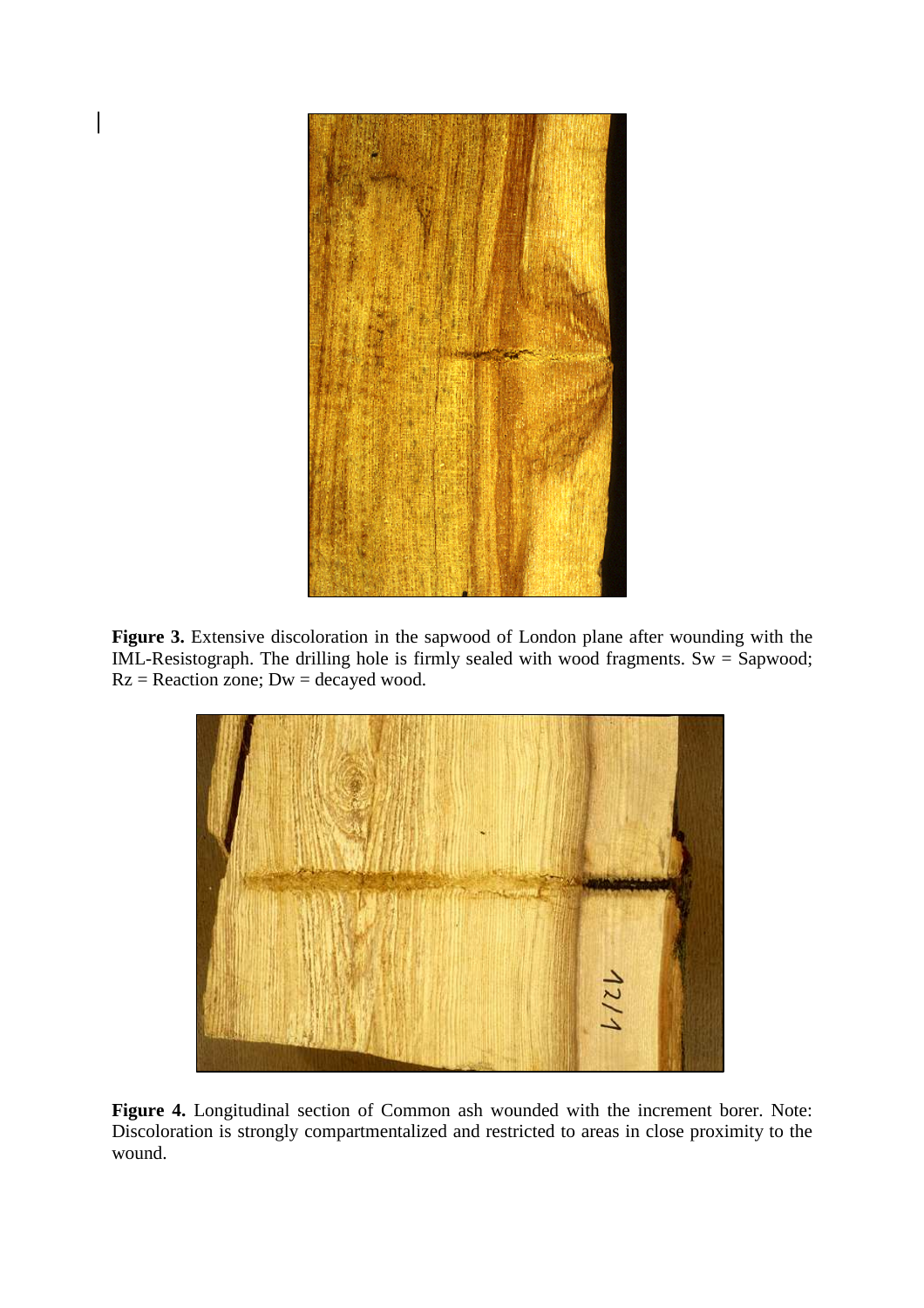

**Figure 5.** Longitudinal section of Common ash wounded with the increment borer. Note: The hole caused by the extraction of the increment corer is firmly sealed with a mycelial plug (arrow) of *Inonotus hispidus*.



**Figure 6.** Comparison of discoloration caused by the IML-Resistograph (RES) and increment borer (IB) in Common ash.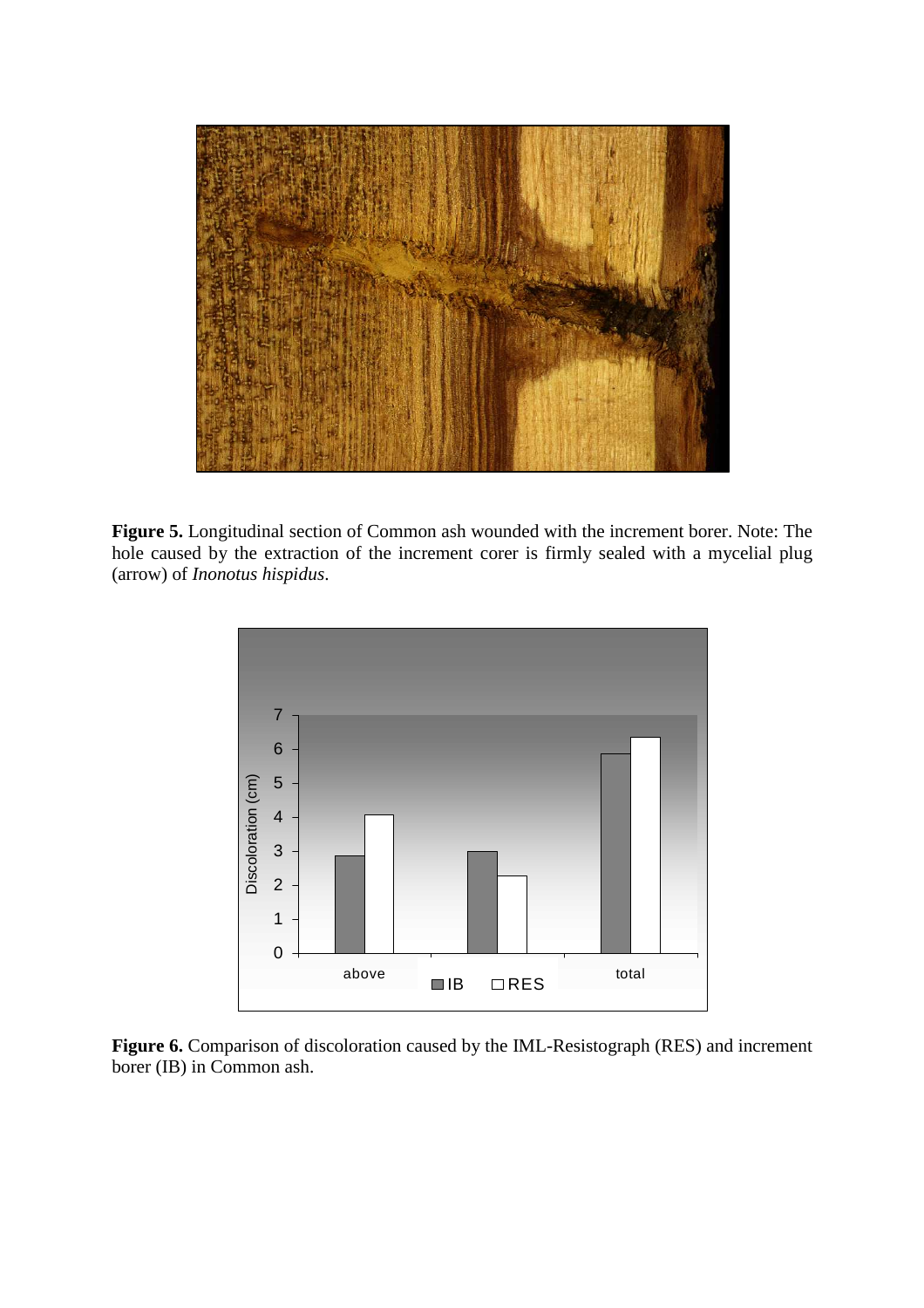

**Figure 7.** Comparison of discoloration caused by the IML-Resistograph (RES) and increment borer (IB) in London plane.



**Figure 8.** Isolation frequencies of *Inonotus hispidus*, *Polyporus squamosus* and Deuteromycetes in discoloured wood of Common ash and London plane after wounding with the IML-Resistograph (RES) and the increment borer (IB).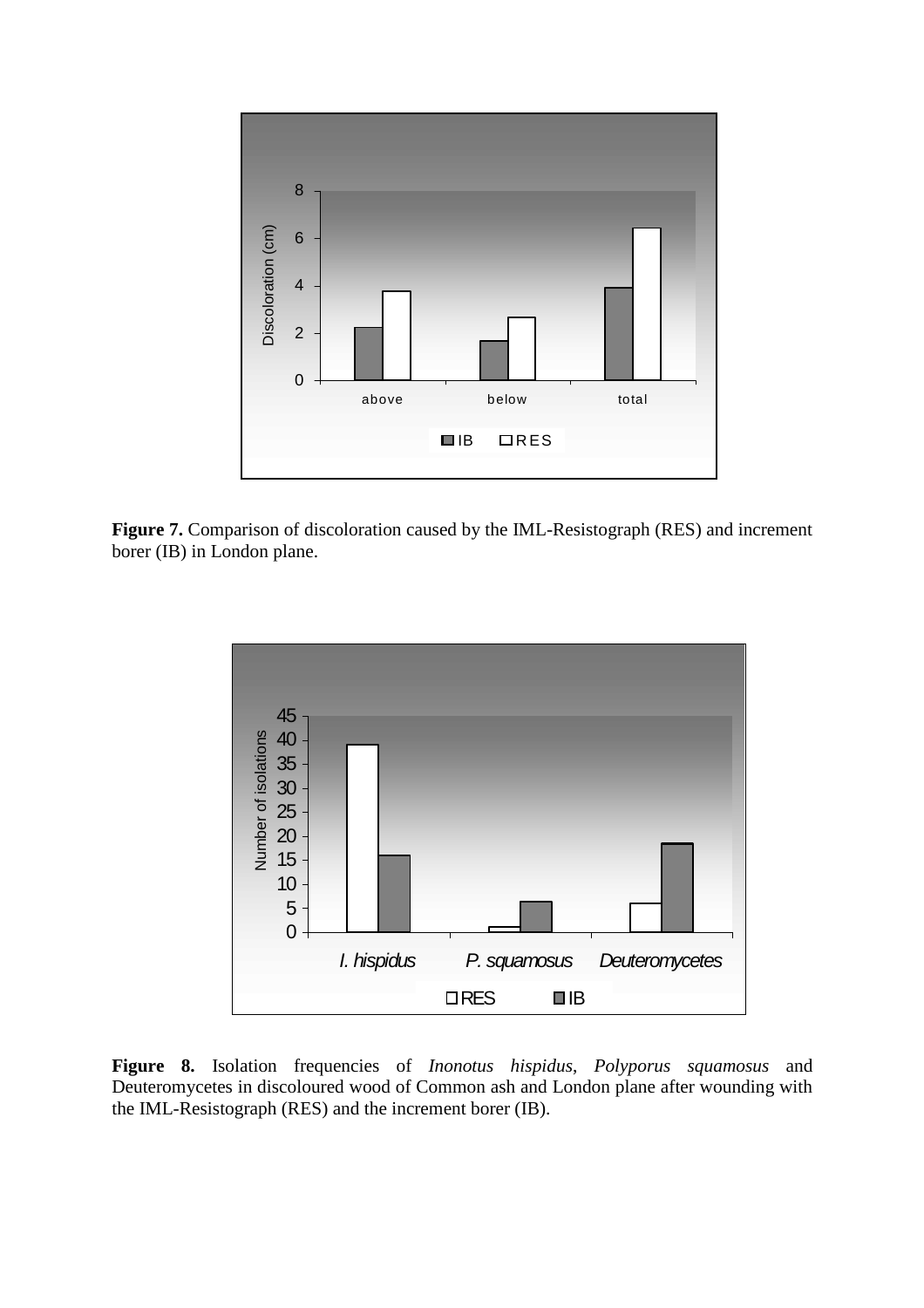

Figure 9. Isolations of wood-degrading basidiomycetes from London plane after wounding with the increment borer (above) and the IML-Resistograph (below). Results are showed as mean value and based on the percentage of individual wood chips.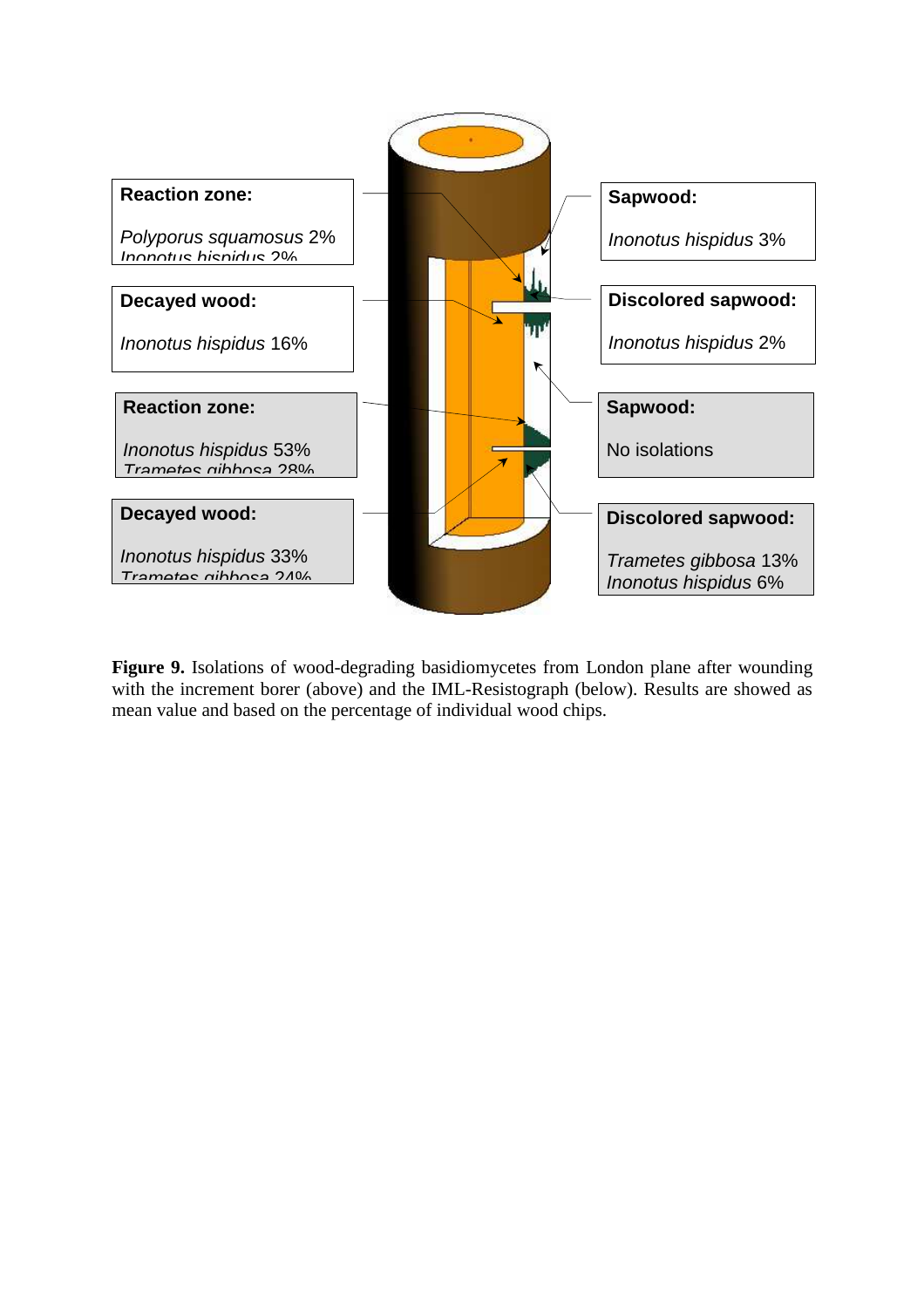

**Figure 10.** Isolations of wood-degrading basidiomycetes from Common ash after wounding with the increment borer (above) and the IML-Resistograph (below). Results are showed as mean value and based on the percentage of individual wood chips.